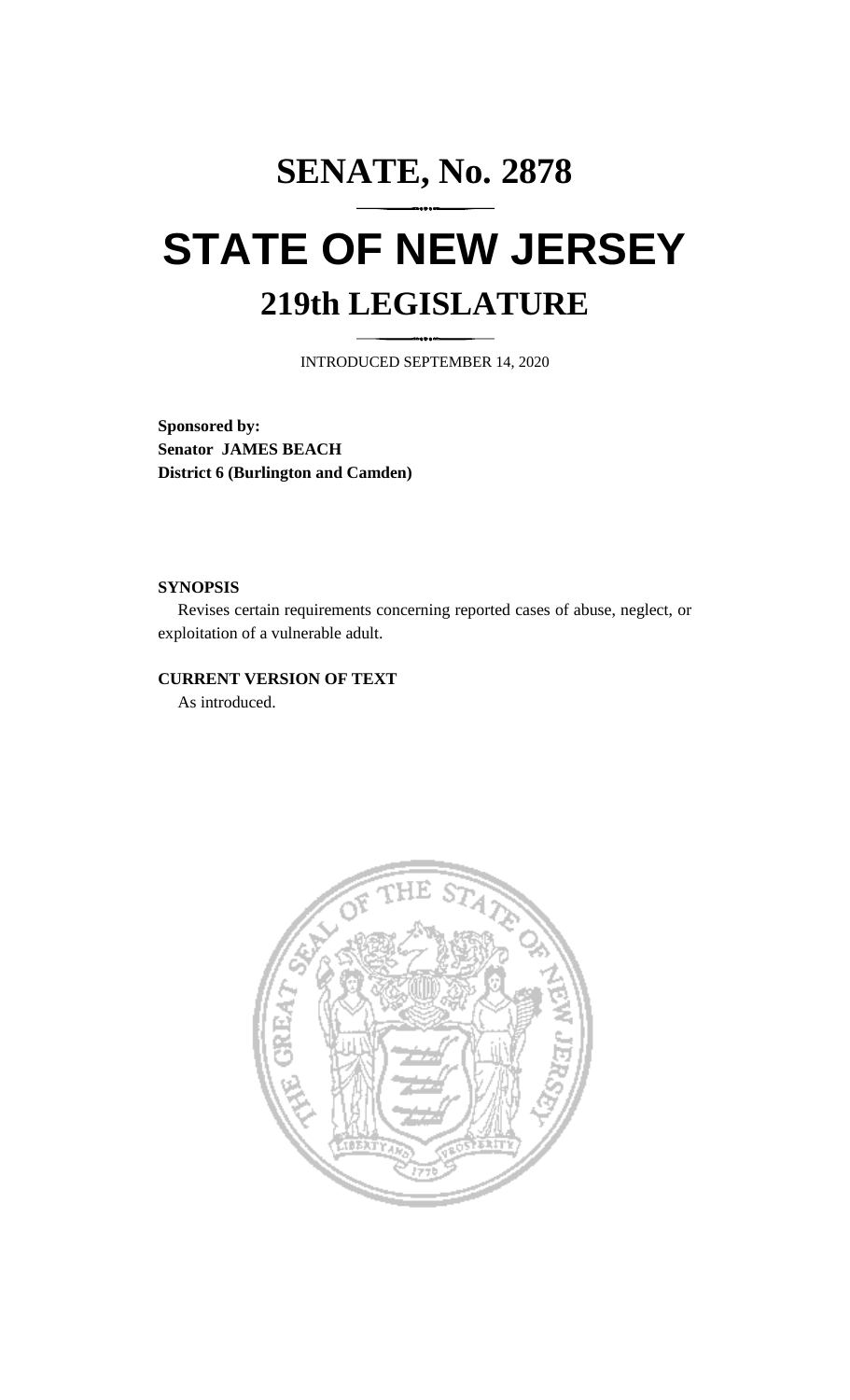# **S2878** BEACH

 $\mathcal{D}$ 

 **AN ACT** concerning protective services for vulnerable adults and amending P.L.1993, c.249. **BE IT ENACTED** *by the Senate and General Assembly of the State of New Jersey:* 1. Section 2 of P.L.1993, c.249 (C.52:27D-407) is amended to read as follows: 2. As used in this act: "Abuse" means the willful infliction of physical pain, injury or mental anguish, unreasonable confinement, or the willful deprivation of services which are necessary to maintain a person's physical and mental health. "Caretaker" means a person who has assumed the responsibility for the care of a vulnerable adult as a result of family relationship or who has assumed responsibility for the care of a vulnerable adult voluntarily, by contract, or by order of a court of competent 18 jurisdiction, whether or not they reside together. "Commissioner" means the Commissioner of Human Services. "Community setting" means a private residence or any noninstitutional setting in which a person may reside alone or with others, but shall not include residential health care facilities, rooming houses or boarding homes or any other facility or living arrangement subject to licensure by, operated by, or under contract with, a State department or agency. "County adult protective services provider" means a county Board of Social Services or other public or nonprofit agency with experience as a New Jersey provider of protective services for adults, designated by the county and approved by the commissioner. The county adult protective services provider receives reports made pursuant to this act, maintains pertinent records and provides, arranges, or recommends protective services. "County director" means the director of a county adult protective services provider. "Department" means the Department of Human Services. **[**"Emergency medical technician" means a person trained in basic life support services as defined in section 1 of P.L.1985, c.351 (C.26:2K-21) and who is certified by the Department of Health to provide that level of care.**]** "Exploitation" means the act or process of illegally or improperly using a person or his resources for another person's profit or advantage. **[**"Firefighter" means a paid or volunteer firefighter. "Health care professional" means a health care professional who is licensed or otherwise authorized, pursuant to Title 45 or Title 52

**EXPLANATION – Matter enclosed in bold-faced brackets [thus] in the above bill is not enacted and is intended to be omitted in the law.**

**Matter underlined thus is new matter.**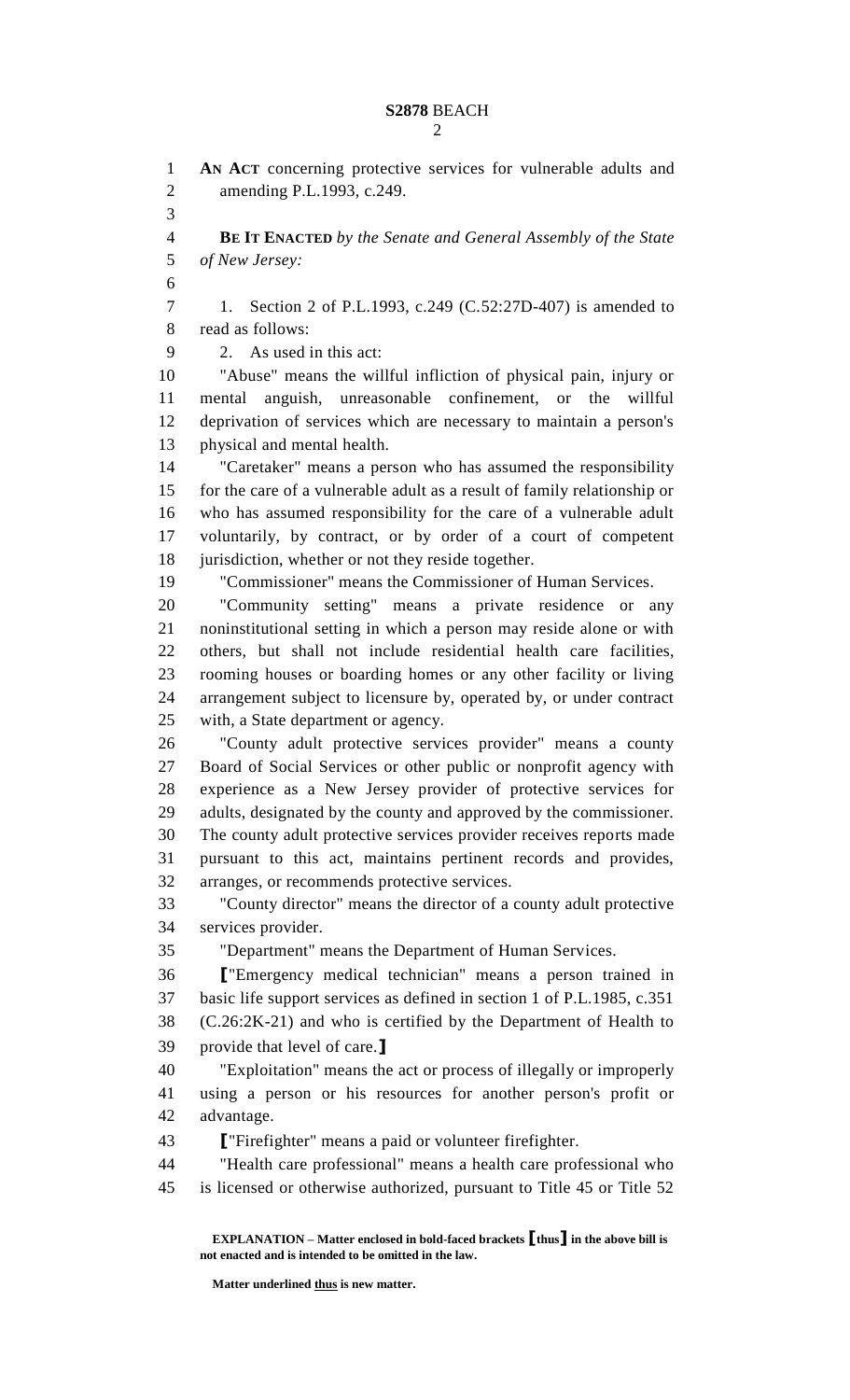of the Revised Statutes, to practice a health care profession that is regulated by one of the following boards or by the Director of the Division of Consumer Affairs: the State Board of Medical Examiners, the New Jersey Board of Nursing, the New Jersey State Board of Dentistry, the New Jersey State Board of Optometrists, the New Jersey State Board of Pharmacy, the State Board of Chiropractic Examiners, the Acupuncture Examining Board, the State Board of Physical Therapy, the State Board of Respiratory Care, the Orthotics and Prosthetics Board of Examiners, the State Board of Psychological Examiners, the State Board of Social Work Examiners, the State Board of Examiners of Ophthalmic Dispensers and Ophthalmic Technicians, the Audiology and Speech-Language Pathology Advisory Committee, the State Board of Marriage and Family Therapy Examiners, the Occupational Therapy Advisory Council, the Certified Psychoanalysts Advisory Committee, and the State Board of Polysomnography. "Health care professional" also means a nurse aide or personal care assistant who is certified by the Department of Health.**]**

 "Neglect" means an act or failure to act by a vulnerable adult or his caretaker which results in the inadequate provision of care or services necessary to maintain the physical and mental health of the vulnerable adult, and which places the vulnerable adult in a situation which can result in serious injury or which is life-threatening.

 "Protective services" means voluntary or court-ordered social, legal, financial, medical or psychiatric services necessary to safeguard a vulnerable adult's rights and resources, and to protect a vulnerable adult from abuse, neglect or exploitation. Protective services include, but are not limited to: evaluating the need for services, providing or arranging for appropriate services, obtaining financial benefits to which a person is entitled, and arranging for guardianship and other legal actions.

 "Vulnerable adult" means a person 18 years of age or older who resides in a community setting and who, because of a physical or mental illness, disability or deficiency, lacks sufficient understanding or capacity to make, communicate, or carry out decisions concerning his well-being and is the subject of abuse, neglect or exploitation. A person shall not be deemed to be the subject of abuse, neglect or exploitation or in need of protective services for the sole reason that the person is being furnished nonmedical remedial treatment by spiritual means through prayer alone or in accordance with a recognized religious method of healing in lieu of medical treatment, and in accordance with the tenets and practices of the person's established religious tradition.

(cf: P.L.1993, c.249, s.2)

 2. Section 4 of P.L.1993, c.149 (C.52:27D-409) is amended to read as follows: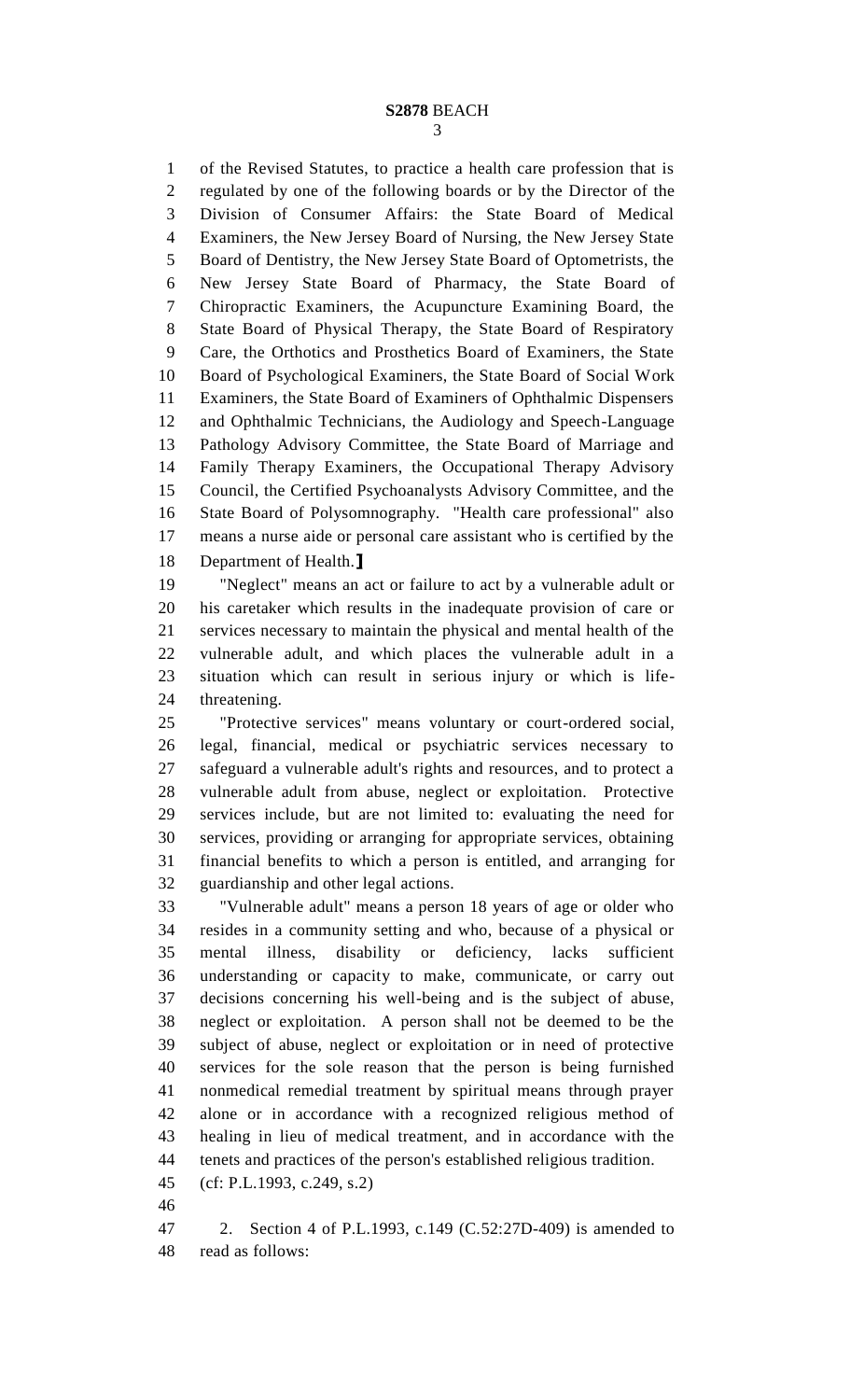4. a. (1) **[**A health care professional, law enforcement officer, firefighter, paramedic or emergency medical technician who has reasonable cause to believe that a vulnerable adult is the subject of abuse, neglect or exploitation shall report the information to the county adult protective services provider.**]** (Deleted by amendment, P.L. , c. ) (pending before the Legislature as this bill)

 (2) Any **[**other**]** person who has reasonable cause to believe that a vulnerable adult is the subject of abuse, neglect or exploitation **[**may**]** shall report the information to the county adult protective services provider.

 b. The report, if possible, shall contain the name and address of the vulnerable adult; the name and address of the caretaker, if any; the nature and possible extent of the vulnerable adult's injury or condition as a result of abuse, neglect or exploitation; and any other information that the person reporting believes may be helpful.

 c. A person who reports information pursuant to this act, or provides information concerning the abuse of a vulnerable adult to the county adult protective services provider, or testifies at a grand jury, judicial or administrative proceeding resulting from the report, is immune from civil and criminal liability arising from the report, information, or testimony, unless the person acts in bad faith or with malicious purpose.

 d. An employer or any other person shall not take any discriminatory or retaliatory action against an individual who reports abuse, neglect or exploitation pursuant to this act. An employer or any other person shall not discharge, demote or reduce the salary of an employee because the employee reported information in good faith pursuant to this act. A person who violates this subsection is liable for a fine of up to \$1,000.

 e. A county adult protective services provider and its employees are immune from criminal and civil liability when acting in the performance of their official duties, unless their conduct is outside the scope of their employment, or constitutes a crime, actual fraud, actual malice, or willful misconduct.

 f. Any person who has reasonable cause to believe that a vulnerable adult is the subject of abuse, neglect, or exploitation who fails to report the information pursuant to subsection a. of this section shall be guilty of a crime of the fourth degree. In addition, the person shall be liable to a civil penalty of not more than \$500, which penalty shall be collected and enforced by summary proceedings pursuant to the "Penalty Enforcement Law of 1999," P.L.1999, c.274 (C.2A:58-10 et seq.). Each violation of this section 43 shall constitute a separate offense.

(cf: P.L.2009, c.276, s.2)

 3. Section 5 of P.L.1993, c.249 (C.52:27D-410) is amended to read as follows: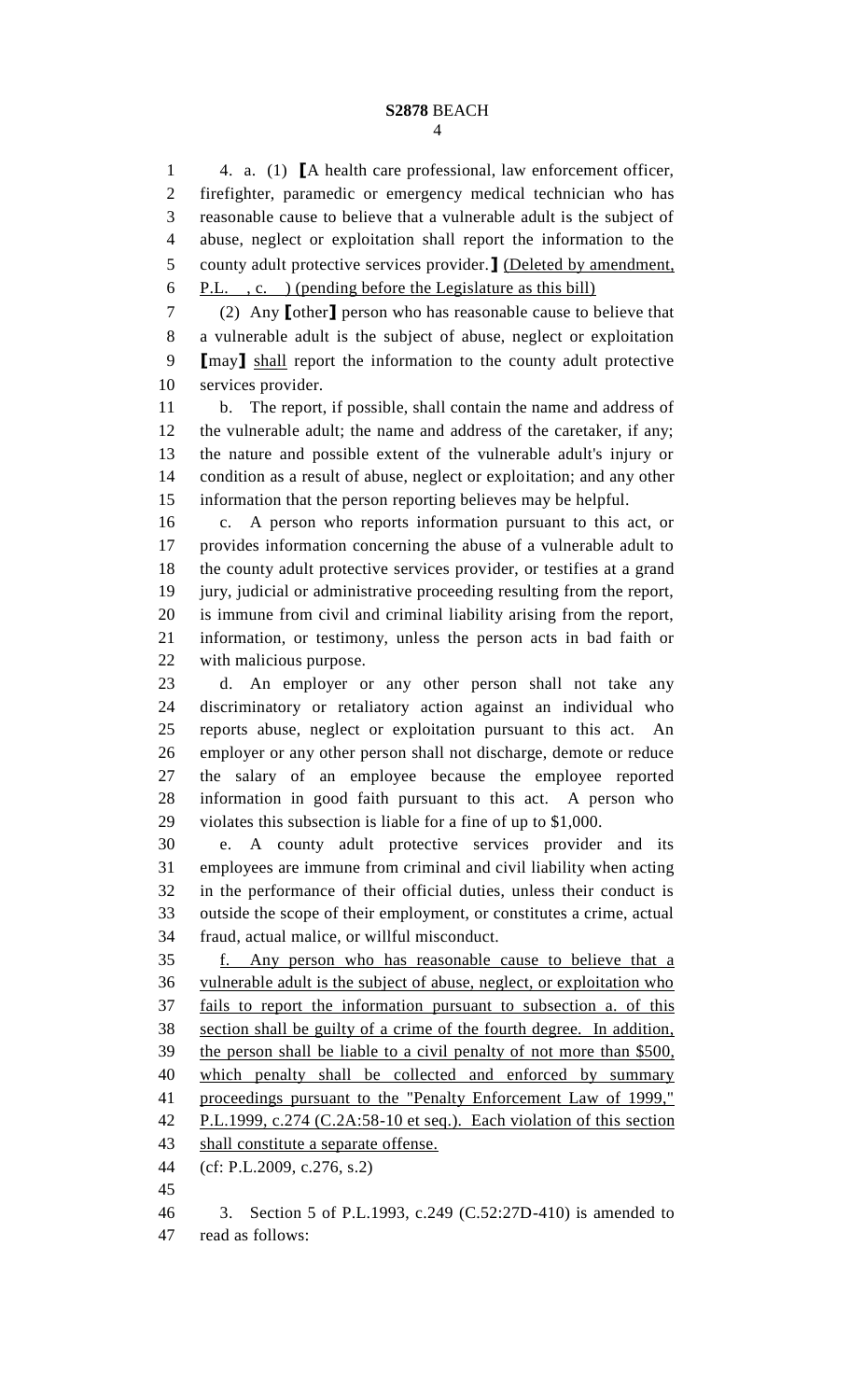#### **S2878** BEACH

 5. a. A county adult protective services provider shall provide access for reporting abuse, neglect and exploitation. Information shall also be available to a person who reports abuse, neglect or exploitation on ways to access emergency assistance.

 b. The county adult protective services provider upon receiving a report that a vulnerable adult is being or has been the subject of abuse, neglect or exploitation, shall initiate a prompt and thorough evaluation of the report within 72 hours.

 c. If the county adult protective services provider is prevented from conducting an evaluation of a report of abuse, neglect or exploitation, the county adult protective services provider may petition a court of competent jurisdiction for an order to conduct the evaluation.

 d. An evaluation conducted pursuant to this act shall be conducted by a person with appropriate training and experience as set forth by regulation. The evaluation shall be based upon a visit with the vulnerable adult about whom the report was made and upon consultation with others who have knowledge of the particular case to determine whether protective services are needed and what action, if any, is required.

 e. Records of public agencies, private organizations, banks and other financial institutions, medical institutions and practitioners, which the county director or his designee reasonably believes to be necessary to complete the evaluation, shall be made available to the county adult protective services provider.

 f. Any person who willfully interferes with or prevents a county adult protective services provider from conducting an evaluation pursuant to an order issued by a court of competent 29 jurisdiction under subsection c. of this section shall be guilty of a crime of the fourth degree.

(cf: P.L.1993, c.249, s.5)

 4. Section 6 of P.L.1993, c.249 (C.52:27D-411) is amended to read as follows:

 6. a. If a determination is made by the county adult protective services provider that there is reasonable cause to believe that the vulnerable adult has been the subject of abuse, neglect or exploitation, the county adult protective services provider shall determine the need for protective services. If the vulnerable adult or his legal guardian consents, the county adult protective services provider shall provide or arrange for appropriate protective services, as may be available. The county adult protective services provider shall also make formal referrals to State, county, and local agencies, hospitals and organizations, including county offices on aging for clients age 60 and over, for services which the county adult protective services provider is unable to provide directly. The county protective services provider shall follow up on referrals to determine whether services are being provided.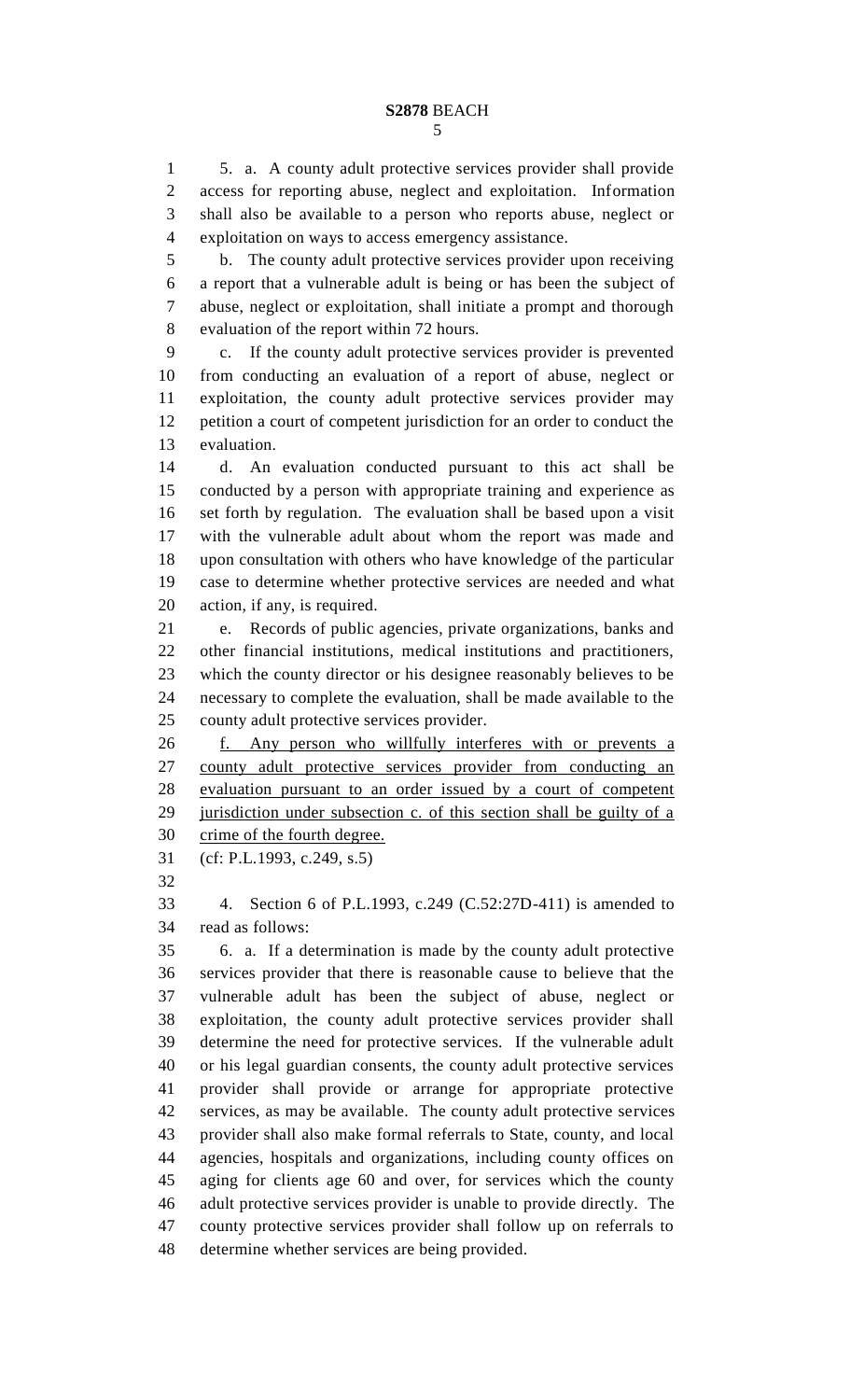### **S2878** BEACH

 b. A county protective services provider may refer a person who needs protective services and who, because of a developmental disability or mental illness, is in need of specialized care, treatment or services, to the Division of Developmental Disabilities or the Division of Mental Health and **[**Hospitals**]** Addiction Services in the Department of Human Services, as appropriate. These divisions shall consider referrals from the county adult protective services providers on a priority basis and assist in providing the specialized services needed to protect abused, neglected, or exploited vulnerable adults, including those 60 years and over. c. Any person who willfully interferes with the provision of protective services to a vulnerable adult that are provided, arranged for, or for which a formal referral was made pursuant to subsection a. of this section shall be guilty of a crime of the fourth degree. (cf: P.L.1993, c.249, s.6) 5. Section 16 of P.L.1993, c.249 (C.52:27D-421) is amended to read as follows: 16. The commissioner shall establish a central registry for the receipt and maintenance of all reports of suspected abuse, neglect and exploitation of vulnerable adults. The department shall compile and maintain in the central registry demographic data on vulnerable adults, Statewide statistics related to abuse, neglect and exploitation and other information submitted by county adult protective services providers. The department shall make available on its Internet website a publicly-available registry of substantiated acts of abuse, neglect, and exploitation of vulnerable adults, which registry shall include, at a minimum, the name of each individual found to have abused, neglected, or exploited a vulnerable adult, along with a description of the nature of the offense and whether the individual has committed other substantiated acts of abuse, neglect, or exploitation of a vulnerable adult. The publicly-available registry shall not include any personal or identifying information concerning the vulnerable adult. (cf: P.L.1993, c.249, s.16) 6. This act shall take effect 60 days after the date of enactment. STATEMENT This bill revises the "Adult Protective Services Act," P.L.1993, c.249 (C.52:27D-406 et seq.), to expand the mandatory reporting requirement, establish penalties for failure to make a mandatory report, for interfering with an evaluation of a report, and for interfering with the provision of protective services, and establish a public registry of substantiated acts of abuse, neglect, and exploitation of vulnerable adults.